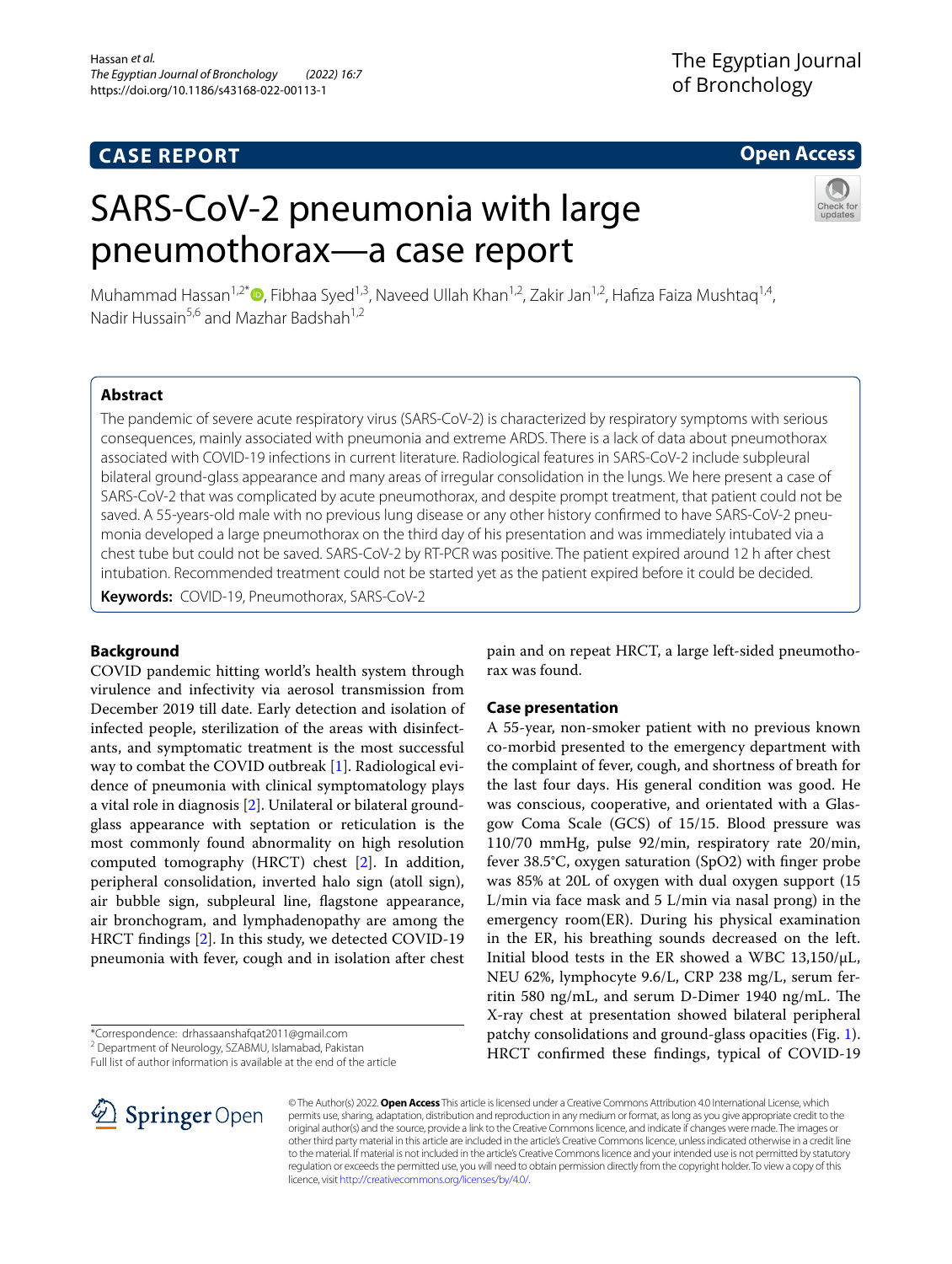

<span id="page-1-0"></span>pneumonia (Fig. [2](#page-1-1)). He was shifted to the isolation ward with oxygen support and started treatment as per the isolation protocol of COVID-19. Two days after his presentation, he developed severe chest pain on the left side. Repeat HRCT showed extensive ground-glass opacifcation with interlobular reticulations/septal thickening in bilateral lungs along with left-sided large pneumothorax, as shown in Fig. [3.](#page-1-2)

A pulmonology consult was done, and the patient had an urgent thoracostomy. Laboratory investigations were repeated that showed a marked increase in CRP and D-dimer levels, i.e., 528 mg/L and 5000 ng/mL, respectively. Blood culture and sensitivity report, sent from ER, came out negative. The patient's polymerase chain reaction analysis of the nasopharyngeal swab for SARS-CoV-2 came out to be positive. The patient was planned

<span id="page-1-1"></span>

**Fig. 2** HRCT done on presentation to the ER that shows B/L ground glass infltrates with patchy consolidations involving mainly the peripheries



<span id="page-1-2"></span>for treatment with plasma therapy or Tocilizumab. He was given ceftriaxone 1gm intravenously (IV) twice daily (BD), azithromycin 500 mg intravenously once daily (OD), omeprazole 40 mg IV x OD, enoxaparin 40 mg subcutaneously OD, umifenovir 300 mg three times daily, and methylprednisolone 40 mg BD. The patient was not maintaining oxygen saturation on 30L oxygen via a nonrebreather mask with reservoir and nasal prongs followed by shifting to a non-invasive Bi-level ventilation support device. He expired after 12 h of management after thoracostomy before it could be decided if he may or may not be shifted to the Intensive care unit for ventilatory support. Ethical approval seeks from the patient's attendant for publication.

## **Discussion**

Pneumothorax means the air in the pleural cavity, which in some instances may lead to a complete collapse of the lungs and can be fatal. Primary spontaneous pneumothorax usually occurs in patients with no prior lung disease, while secondary spontaneous pneumothorax occurs in a diseased lung. Whatever the cause, if not treated promptly, it may lead to decreased oxygenation and subsequent patient death due to hemodynamic instability. Our case is unique in the sense that there have been very few COVID-19 cases so far in the literature complicated by pneumothorax, with one case of spontaneous pneumomediastinum reported by a team of Chinese clinicians [[3\]](#page-2-2). As our patient had no prior history of any lung and his radiological workup was also not suggestive of any prior lung damage, we assumed that the COVID-19 may have caused this severe fatal complication in our patient.

Our patient calls to attention the possibility of pneumothorax as a complication in a deteriorating COVID-19